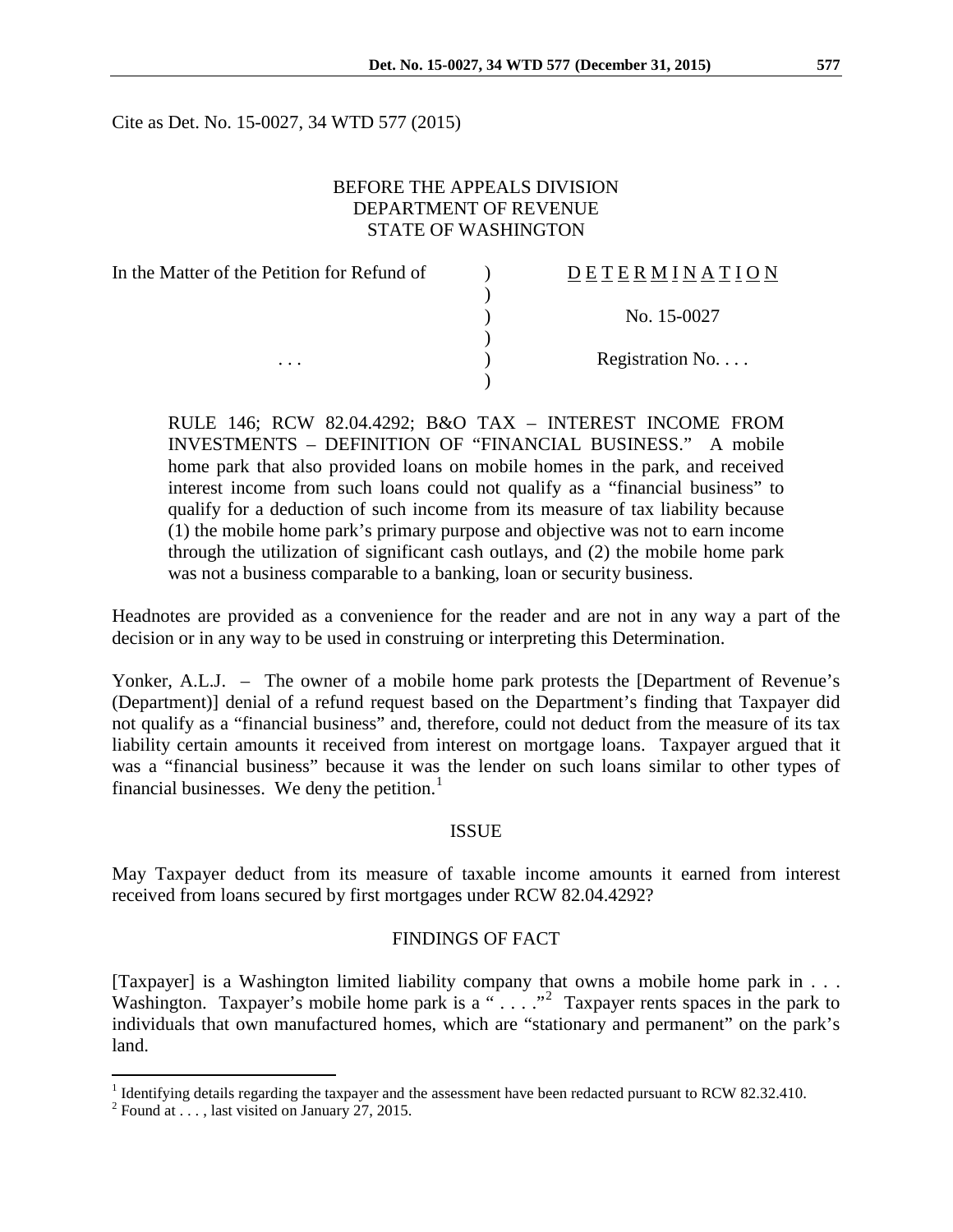Taxpayer has two sources of income. By far, the largest portion of Taxpayer's income is derived from rental payments for the park spaces by the individual renters. The second, smaller source of Taxpayer's income is from interest on loans in which Taxpayer is the lender. Taxpayer explained this process as follows:

People move into the park and have to leave the park for various reasons. People moving are usually unable to sell as buyers cannot get traditional financing. Also, movers and seller usually have a short time period to move to another area. [Taxpayer and another entity] buy the homes rather than have them abandoned or scrapped on site, and left in an unsightly condition. In many instances [Taxpayer and another entity] have no choice [but] to offer financing. . . . [Taxpayer and another entity] repair, paint, clean and sell the home to a new tenant and provide  $1<sup>st</sup>$  mortgage financing as there is no other financing available.

In other words, Taxpayer occasionally purchases manufactured homes from individuals who wish to move but cannot easily sell the manufactured homes, and resells those manufactured homes to new individuals who wish to reside in the mobile home park. Taxpayer does this in order to avoid manufactured homes in the park becoming abandoned and detracting from the attractiveness of the park.

As of March 2013, Taxpayer was the lender in eight such loans. A comparison of Taxpayer's income from these two sources, by year as represented by Taxpayer, is as follows:

| Year | Income from Rent    | Percent  | Income from Loan | Percent  |
|------|---------------------|----------|------------------|----------|
|      |                     | of Total | Interest         | of Total |
|      |                     | Income   |                  | Income   |
| 2007 | $\$\ldots$          | 96.5%    | $\$\ldots$       | 3.5%     |
| 2008 | $\mathsf{\$}\ldots$ | 96.9%    | $\$\ldots$       | 3.1%     |
| 2009 | $\$\ldots$          | 96.7%    | $\$\ldots$       | 3.3%     |
| 2010 | $\$\ldots$          | 96.9%    | $\$\ldots$       | 3.1%     |
| 2011 | $\$\ldots$          | 97.5%    | \$<br>$\ddots$   | 2.5%     |
| 2012 | $\$\ldots$          | 98.2%    | \$<br>$\ddots$   | 1.8%     |
| 2013 |                     | 98.8%    | \$               | 1.2%     |

On February 19, 2013, the Department received a refund request in the form of an amended annual excise tax return for 2011 in which Taxpayer claimed it was entitled to a refund of \$ . . . because its income from loans secured by first mortgages should not have been included in its measure of tax liability. On December 11, 2013, TAA denied Taxpayer's refund request after finding that Taxpayer did not qualify for a first mortgage interest deduction. Taxpayer appealed that denial.

# ANALYSIS

In Washington, "there is levied and collected from every person that has a substantial nexus with this state a tax for the act or privilege of engaging in business activities." RCW 84.04.220. The [business and occupation (B&O)] tax measure is "the application of rates against value of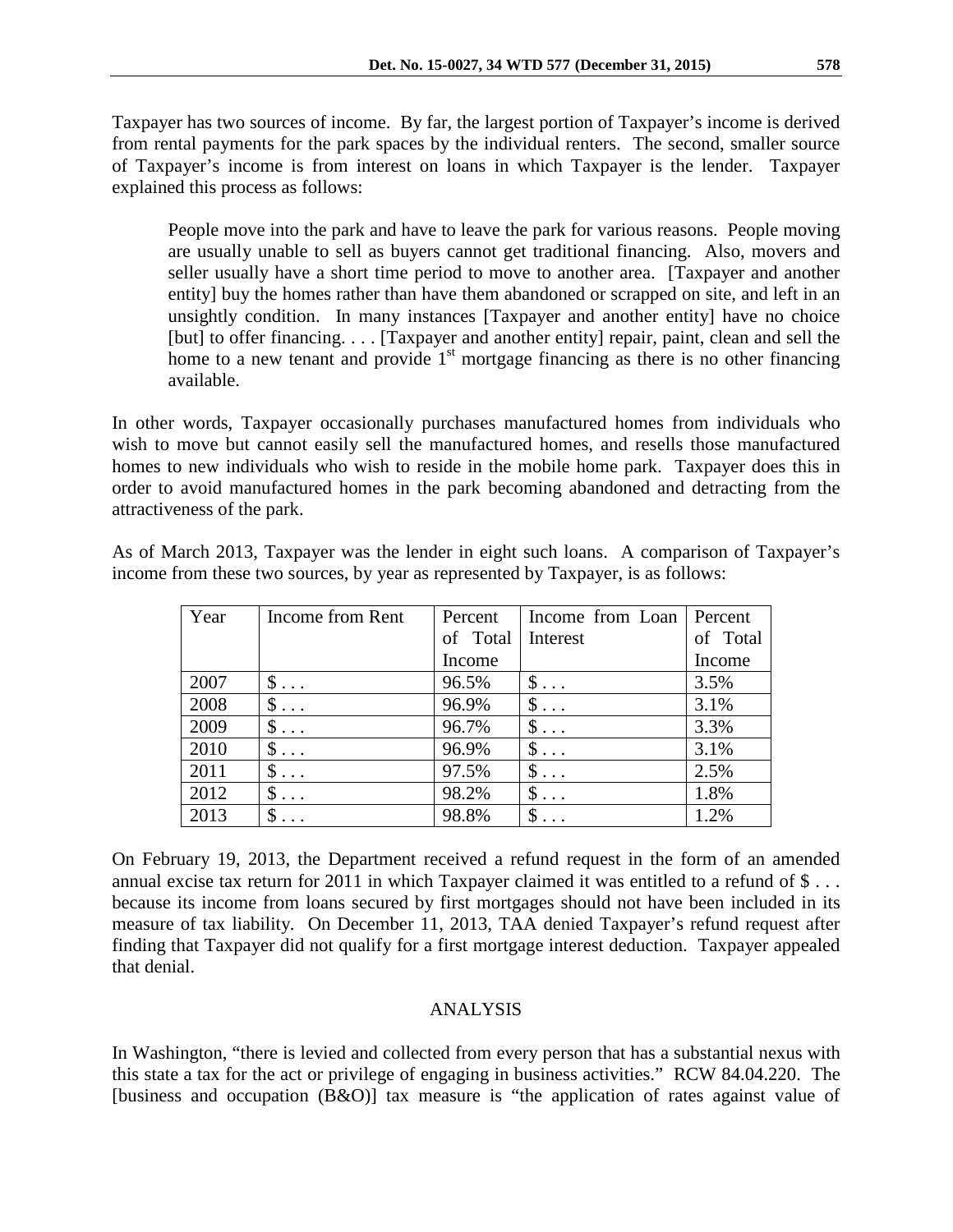products, gross proceeds of sales, or gross income of the business, as the case may be." *Id.* The rate used is determined by the type of activity in which a taxpayer engages. *See generally*  Chapter 82.04 RCW.

The B&O tax is a gross receipts tax, meaning that it applies to all value proceeding or accruing to the company, and not only to its profit margins. *Lamtec Corp. v. Dep't of Revenue*, 170 Wn.2d 838, 843, 246 P.3d 788, 791 (2011). By enacting Washington's B&O tax system, the legislature intended to impose the B&O tax on virtually all business activities carried on within the state. *Time Oil Co. v. State,* 79 Wn.2d 143, 146, 483 P.2d 628 (1971). Further, the B&O tax system was meant to "leave practically no business and commerce free of . . . tax." *Budget Rent-A-Car of Washington-Oregon Inc. v. Dep't of Revenue,* 81 Wn.2d 171, 175, 500 P.2d 764 (1972).

RCW 82.04.140 defines "business" broadly and includes "all activities engaged in with the object of gain, benefit, or advantage to the taxpayer or another person or class, directly or indirectly." Generally, all gross income of the business is subject to B&O tax, without any deductions for costs such as labor, materials, taxes, or any other expense. *See* RCW 82.04.080. This holds true unless the legislature has carved out a specific exclusion or deduction.

Here, Taxpayer does not dispute that it is subject to B&O tax generally. Instead, Taxpayer argues that a portion of its gross income during the audit period should be deducted from the measure of its B&O tax liability under RCW 82.04.4292(1), which states the following:

In computing tax there may be deducted from the measure of tax by those engaged in banking, loan, security or other financial businesses, interest received on investments or loans primarily secured by first mortgages or trust deeds on nontransient residential properties.

*See also* WAC 458-20-146. We note that when interpreting exemption or deduction provisions, the burden of showing qualification for the tax benefit rests with the taxpayer. *Group Health Coop. of Puget Sound, Inc. v. Washington State Tax Comm'n,* 72 Wn.2d 422, 429, 433 P.2d 201 (1967). In the case of doubt or ambiguity, the provisions of such exemptions or deductions are to be "construed strictly, though fairly and in keeping with the ordinary meaning of their language, against the taxpayer." *Id.*

While the statute contains a number of elements that must be proven in order to qualify for the deduction, the only element at issue in this case is whether Taxpayer is "engaged in banking, loan, security or other financial businesses." Taxpayer stated in its appeal petition that it "need not be a bank to qualify for this deduction as it is open to all businesses doing this financing of 1<sup>st</sup> mortgages on a regular business." Essentially, Taxpayer argues that it is a "financial business."

The term "financial business" is not defined in statute or rule. Nor have we had the opportunity to define that term in our past determinations in the context of RCW 82.04.4292.<sup>[3](#page-2-0)</sup> While we

<span id="page-2-0"></span><sup>&</sup>lt;sup>3</sup> In Determination No. 93-023, 12 WTD 575 (1993), we considered whether a taxpayer was entitled to deduct the interest from certain real estate contracts under RCW 82.04.4292, where the taxpayer sold two parcels of land, but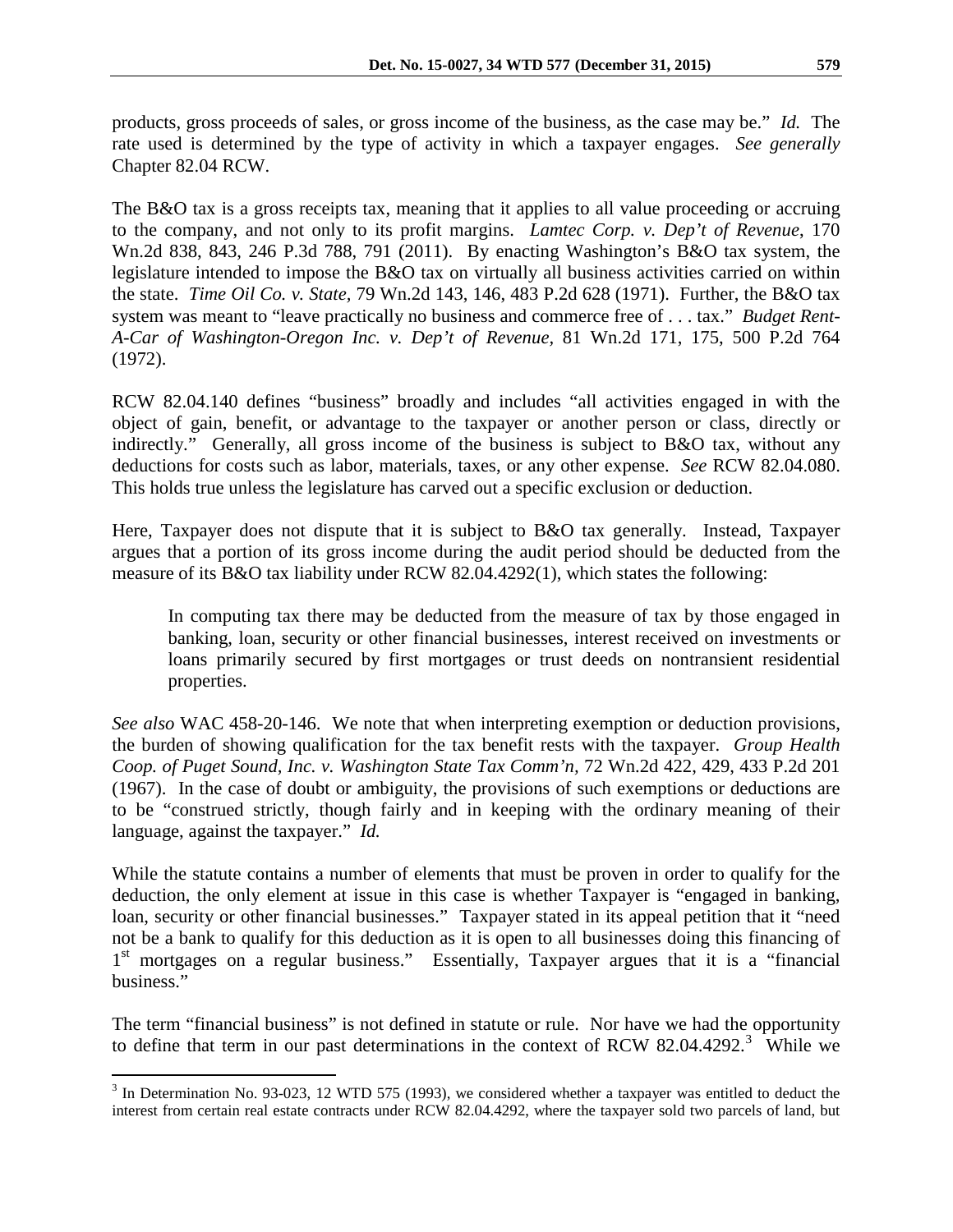have not had occasion to define "financial businesses" for the purpose of RCW 82.04.4292, we have had occasion to do so for the purpose of another deduction under the former language of RCW 82.0[4](#page-3-0).4281.<sup>4</sup> The Washington courts have similarly had occasion to define "financial businesses" under the former language of RCW 82.04.4281.

In Determination No. 93-269ER, 14 WTD 153 (1995), we relied on two earlier Washington Supreme Court Cases, *John H. Sellen Constr. Co. v. Dep't of Revenue,* 87 Wn.2d 878, 558 P.2d 1342 (1976) and *Rainier Bancorporation v. Dep't of Revenue,* 96 Wn.2d 669, 638 P.2d 575 (1982), to define a "financial business" as the following:

. . . the common meaning of the phrase ["financial business"] contemplates a business whose primary purpose and object is to earn income through the utilization of significant cash outlays.

Relying on both the *Sellen* and *Rainier* cases, we went on to articulate a two-part inquiry to determine if an entity is a "financial business":

The first part of the inquiry in determining whether a taxpayer's activities constitute a "financial business" is whether the "primary purpose and objective [of the taxpayer's financial activities] is to earn income through the utilization of significant cash outlays," or whether these activities are merely "incidental" to the taxpayer's other nonfinancial business activities. . . .

The second part of the inquiry in determining whether a taxpayer's activities constitute a "financial business" is whether, under the *ejusdem generis* rule of statutory construction, the taxpayer's activities are similar to, or comparable to, those of "banking, loan, [or] security businesses," even though the taxpayer might not technically fall within one of those three categories.

14 WTD 153, pp. 8-10. Similarly, and more recently, the Washington Supreme Court in *Simpson Inv. Co. v. Dep't of Revenue,* 141 Wn.2d 139, 153, 3 P.3d 741 (2000), relied on its earlier decisions in *Sellen* and *Rainier* to declare that determination of whether an entity is a "financial business" under RCW 82.04.4281 depends on whether the answer to the following two questions is "yes": (1) is the entity's "primary purpose and objective to earn income through the utilization of significant cash outlays," and (2) applying the interpretive tool of *ejusdem generis*, is the entity "comparable to a 'banking, loan or security' business."

 $\overline{a}$ 

primarily was in the business of raising and skinning mink for their fur. In that case, we concluded that the taxpayer was "not engaged in a financial business" and, therefore, did not qualify for the deduction under that statute, but we did not specifically define the term "financial business." *Id.* 4 The current version of RCW 82.04.4281 allows a deduction from the measure of tax certain amounts derived from

<span id="page-3-0"></span>certain investments, dividends, and [certain intra-affiliate] interest on loans except for such amounts "received by a banking, lending, or security business." However, in [a] former version of that statute, the deduction was for investments and dividends "derived by person, other than those engaging in banking, loan, security, or *other financial businesses*." RCW 82.04.4281(1980) (emphasis added). [In the present appeal, taxpayer does not argue that the interest income qualifies for the deduction in RCW 82.04.4281.]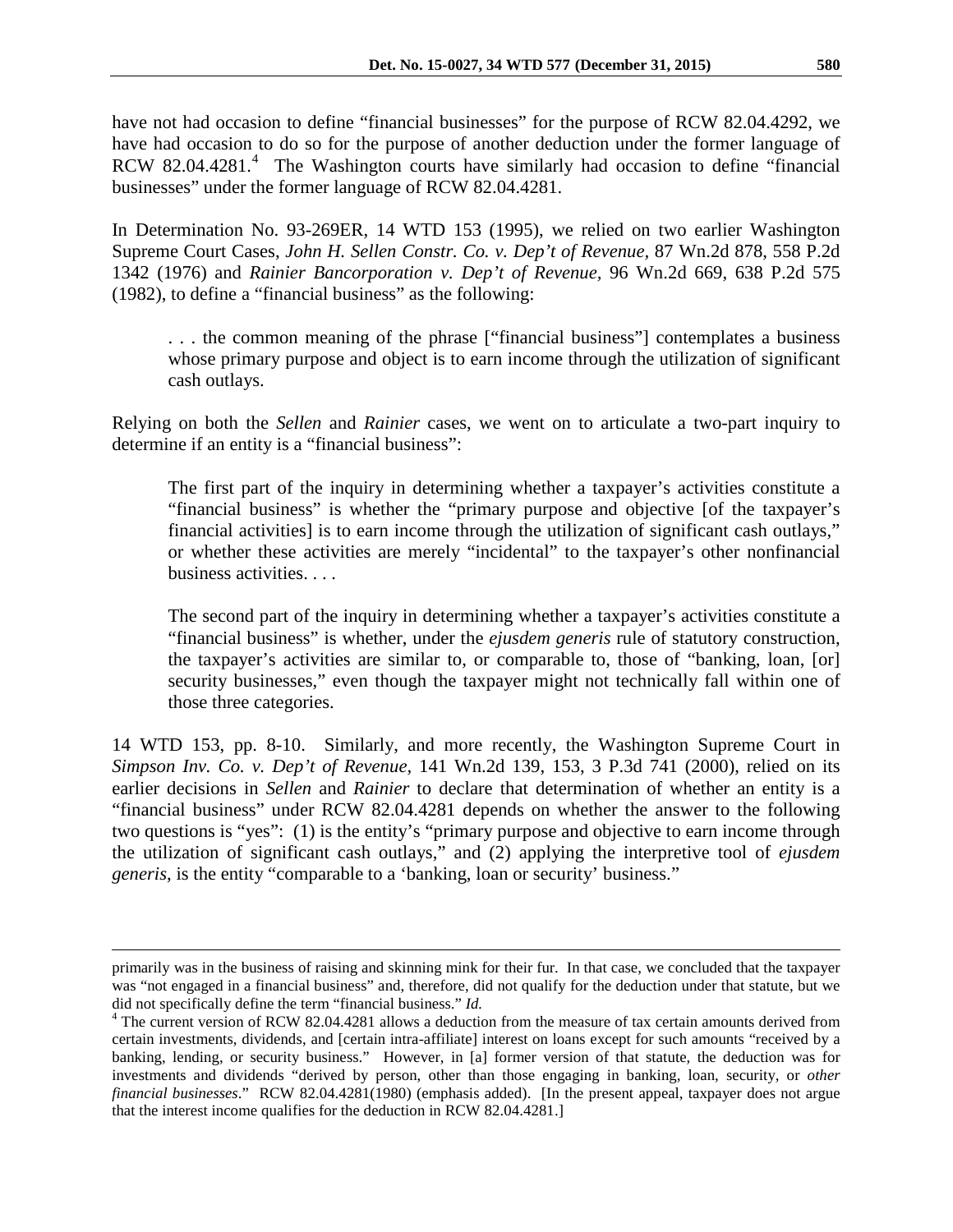We conclude that the same two-part inquiry is appropriate for determining whether Taxpayer here is a "financial business" for the purpose of RCW 82.04.4292. First, we ask whether Taxpayer's "primary purpose and objective" is to earn income through the utilization of significant cash outlays. We conclude the answer to this question is "no." Taxpayer's income from loan interest was never more than four percent of its total gross income during the review period. The vast majority of Taxpayer's income was from rent payments of the park spaces. Clearly, Taxpayer's primary purpose was to rent its park spaces to individuals as opposed to being engaged in lending money to individuals to purchase manufactured homes. Taxpayer only entered into such mortgage arrangements out of necessity to prevent the mobile home park from declining in appearance and appeal to current and potential residents. Essentially, Taxpayer's choice to enter into these agreements was a business choice to protect and cultivate Taxpayer's primary business activity – renting park spaces. Thus, Taxpayer's income from the interest of such loans was merely "incidental" and not Taxpayer's primary purpose or objective.

Second, we ask whether, under the interpretive tool of *ejusdem generis*, Taxpayer is comparable to a banking, loan, or security business. We conclude that the answer to this second question is also "no." The rule of *ejusdem generis* has been explained in the following way by the Washington Supreme Court:

[G]eneral terms appearing in a statute in connection with precise, specific terms, shall be according meaning and effect only to the extent that the general terms suggest items or things similar to those designated by the precise or specific terms. In other words, the precise terms modify, influence or restrict the interpretation or application of the general terms where both are used in sequence or collocation in legislative enactments.

*Sellen,* 87 Wn.2d at 883-84 (quoting *State v. Thompson,* 38 Wn.2d 774, 777, 232 P.2d 87, 90 (1951)). Thus, the generic term "financial business" only extends to businesses that are "comparable" to one of the specific categories of banking, loans, and securities. In *Simpson*, the Court stated:

In applying ejusdem generis the first task is ascertaining what banks, loan companies, and security businesses have in common as a class. These businesses share one principal characteristic; they make money through cash outlays, which generate revenue in the form of interest income, dividends, and appreciation of intangible assets.

Essentially, we must determine if Taxpayer generates its revenue in the same manner as banks, loan companies, and security businesses. We conclude Taxpayer's revenue is not generated "through cash outlays" to any material degree. While Taxpayer receives some income from loan interest, similar to a bank or loan company, that amount is nominal, and not in keeping with the banks, loan companies, and security businesses "as a class." Here, Taxpayer is a mobile home park, which generates revenue primarily from rent payments from individuals. This, we conclude, places Taxpayer outside of the scope of a "financial business."

While Taxpayer argued that allowing Taxpayer the deduction of its loan income is consistent with the legislative intent behind RCW 82.04.4292, we cannot overlook the clear language and